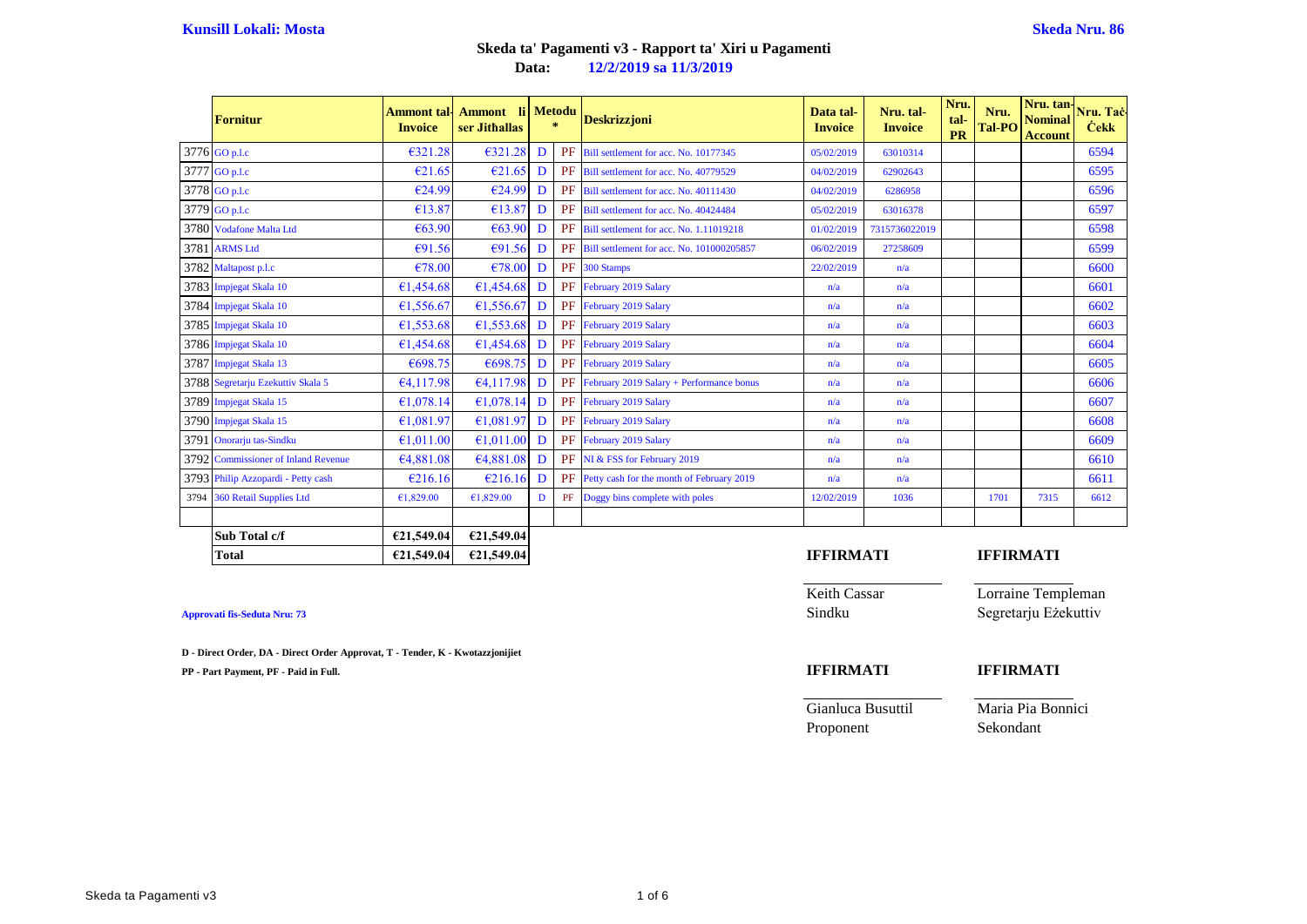|      | <b>Fornitur</b>                          | Ammont tal·<br><b>Invoice</b> | <b>Ammont</b> li Metodu<br>ser Jithallas |              | $\ast$ | <b>Deskrizzjoni</b>                                                                                                                                                                                              | Data tal-<br><b>Invoice</b> | Nru. tal-<br><b>Invoice</b> | Nru.<br>tal-<br><b>PR</b> | Nru.<br>Tal-PO   | Nru. tan-<br><b>Nominal</b><br><b>Account</b> | Nru. Taċ<br><b>Cekk</b> |
|------|------------------------------------------|-------------------------------|------------------------------------------|--------------|--------|------------------------------------------------------------------------------------------------------------------------------------------------------------------------------------------------------------------|-----------------------------|-----------------------------|---------------------------|------------------|-----------------------------------------------|-------------------------|
|      | 3795 Andrew Vassallo General Trading Ltd | €493.37                       | €493.37                                  | D            | PF     | Channel grating class D400, new frame + Lateral Bar                                                                                                                                                              | 07/01/2019                  | <b>INV94-19MC</b>           |                           | 1671             |                                               | 6613                    |
|      | 3796 Anthony Borg                        | €5,309.26                     | €5,309.26                                | $\bf K$      | PF     | Upkeep of Parks & Gardens from 1/10/18 till 7/12/18                                                                                                                                                              | 07/12/2018                  | $\mathbf{1}$                |                           | 1659             | 3061                                          | 6614                    |
| 3797 | <b>Bitmac Ltd</b>                        | €350.00                       | €350.00                                  | $\mathbf D$  | PF     | <b>IRR</b> bags & Blackflex                                                                                                                                                                                      | 12/02/2019                  | 13510                       |                           | 1697             | 2310/002                                      | 6615                    |
|      | 3798 Bollicine Ltd                       | €542.14                       | €542.14                                  | D            | PF     | Rent of apartment from 6/03 till 11/03/19 Tutor<br>(Course Presepju)                                                                                                                                             | 04/02/2019                  | 12763                       |                           | 1689             | 3360                                          | 6616                    |
| 3799 | <b>C&amp;X</b> Ironmongery               | €131.55                       | €131.55                                  | $\mathbf D$  | PF     | Various ironmngery items                                                                                                                                                                                         | 22/10/2018                  | 8249                        |                           | 1696             | 2210/002                                      | 6617                    |
| 3800 | <b>Central Asphalt Ltd</b>               | €47.20                        | €47.20                                   | D            | PF     | 8 curbs and 2 droppers                                                                                                                                                                                           | 29/01/2019                  | 66718                       |                           | 1686             | 2310/003                                      | 6618                    |
| 3801 | <b>Charles Gauci</b>                     | €2,360.00                     | E2,360.00                                | D            | PF     | Maintenance & upkeep of gardens, parks & soft areas<br>from 11th Jan 19 till 28th Jan 19                                                                                                                         | 14/02/2019                  |                             |                           | WO001-19         |                                               | 6619                    |
|      | 3802 Chris Galea                         | €1,300.00                     | €1,300.00                                | D            | PF     | Otuh ta' sigar u gbir ta materjal wara l-maltemp<br>(emergency works)                                                                                                                                            | 26/02/2019                  | 15                          |                           | 1713             |                                               | 6620                    |
| 3803 | <b>CMYK</b> Advertising                  | €1.652.00                     | €1.652.00                                | D            | PF     | Gypsum wall incl. printed wall paper                                                                                                                                                                             | 11/02/2019                  | 14105                       |                           | 1681             | 7104                                          | 6621                    |
| 3804 | <b>CSD Office Supplies</b>               | €205.08                       | €205.08                                  | D            | PF     | A4 paper / stapler /mouse pads                                                                                                                                                                                   | 22/02/2019                  | 10445                       |                           | 1707             |                                               | 6622                    |
|      | 3805 Design & Technical Resources Ltd    | €63.00                        | €126.00                                  | T            | PF     | Reimbursement of DNO for resurfacing with printed<br>concrete Sqaq Xorxa (Job DR3430)                                                                                                                            | 15/02/2019                  | ER/1902 103                 |                           |                  |                                               | 6623                    |
|      | 3806 Design & Technical Resources Ltd    | €63.00                        |                                          | <sup>T</sup> | PF     | Reimbursement of DNO for resurfacing with printed<br>concrete Sqaq Sant'Anton Abbati (Job DR3431)                                                                                                                | 15/02/2019                  | ER/1902 104                 |                           |                  |                                               | 6623                    |
|      | 3807 Design & Technical Resources Ltd    | E91.11                        | €1,035.11                                | T            | PF     | Professional fees covering measurments of patching<br>works Bill 24                                                                                                                                              | 15/02/2019                  | DG/20 1902 125              |                           |                  |                                               | 6624                    |
|      | 3808 Design & Technical Resources Ltd    | €944.00                       |                                          | T            | PF     | Professional fees covering drawings submission of<br>PA application & submission of application for<br>clearance from TM and Lands Authority for<br>Resurfacing with printed concrete Sqaq Xorxa (Job<br>DR3430) | 15/02/2019                  | DG/20 1902 126              |                           | WO012-18         |                                               | 6624                    |
|      | 3809 Econetique Ltd                      | €43.37                        | €43.37                                   | D            | PF     | <b>Insulation Styrodur and URSA RGEI (Course</b><br>Presepju)                                                                                                                                                    | 23/01/2019                  | 4597                        |                           |                  | 3360                                          | 6625                    |
|      | Sub Total c/f                            | €13,595.08                    | €13,595.08                               |              |        |                                                                                                                                                                                                                  |                             |                             |                           |                  |                                               |                         |
|      | Sub Total b/f                            | €21.549.04                    | €21,549.04                               |              |        |                                                                                                                                                                                                                  |                             |                             |                           |                  |                                               |                         |
|      | Total                                    | €35,144.12                    | €35,144.12                               |              |        |                                                                                                                                                                                                                  | <b>IFFIRMATI</b>            |                             |                           | <b>IFFIRMATI</b> |                                               |                         |

**D - Direct Order, DA - Direct Order Approvat, T - Tender, K - Kwotazzjonijiet PP - Part Payment, PF - Paid in Full. IFFIRMATI IFFIRMATI**

## Keith Cassar Lorraine Templeman **Approvati fis-Seduta Nru: 73** Sindku Segretarju Eżekuttiv Gianluca Busuttil Maria Pia Bonnici Proponent Sekondant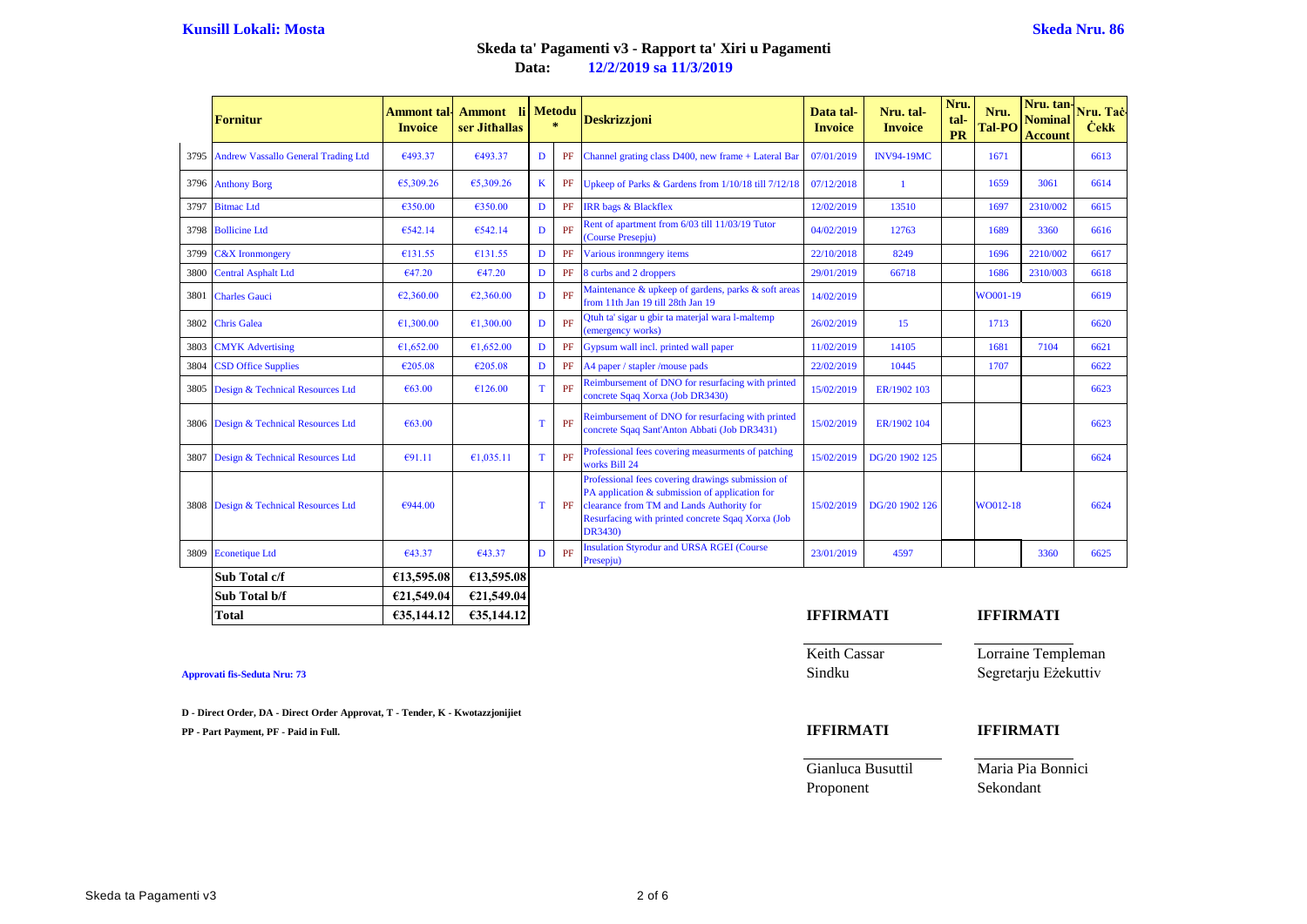|      | <b>Fornitur</b>                                 | Ammont tal<br><b>Invoice</b> | Ammont li<br>ser Jithallas |             | <b>Metodu</b><br>$\ast$ | <b>Deskrizzjoni</b>                                                                                                   | Data tal-<br><b>Invoice</b> | Nru. tal-<br><b>Invoice</b> | Nru.<br>tal-<br><b>PR</b> | Nru.<br>Tal-PO | Nru. tan<br><b>Nominal</b><br>Account | Nru. Taċ<br><b>Čekk</b> |
|------|-------------------------------------------------|------------------------------|----------------------------|-------------|-------------------------|-----------------------------------------------------------------------------------------------------------------------|-----------------------------|-----------------------------|---------------------------|----------------|---------------------------------------|-------------------------|
|      | 3810 Frankie Mifsud                             | €75.00                       | E2,120.00                  | D           | PF                      | Opening blockage at Disabled Public Convenience                                                                       | 09/12/2018                  | 9867                        |                           | 1661           | 2310/003                              | 6626                    |
|      | 3811 Frankie Mifsud                             | €75.00                       |                            | D           | PF                      | Opening blockage at Disabled Public Convenience                                                                       | 08/02/2019                  | 9896                        |                           | 1698           | 2310/003                              | 6626                    |
|      | 3812 Frankie Mifsud                             | €270.00                      |                            | D           | PF                      | Mortors and painting internal yard of Public<br>Convenience                                                           | 01/03/2019                  | 9820                        |                           | WO017-<br>19   |                                       | 6626                    |
|      | 3813 Frankie Mifsud                             | €240.00                      |                            | D           | PF                      | Repairing ceiling and painting of Ladies Public<br>Convenience                                                        | 01/03/2019                  | 9821                        |                           | WO022-<br>19   |                                       | 6626                    |
|      | 3814 Frankie Mifsud                             | €1,460,00                    |                            | D           | PF                      | Removing falling sections, repairing, plastering of<br>ceiling and painting Gents Public Convenience                  | 01/03/2019                  | 9822                        |                           | WO012-<br>19   |                                       | 6626                    |
| 3815 | G.3.B Ltd                                       | €496.57                      | €496.57                    | T           | PF                      | Upkeep of public convenience January 2019                                                                             | 31/01/2019                  | <b>MST16/19</b>             |                           |                | 3053                                  | 6627                    |
|      | 3816 GO plc                                     | €41.30                       | €82.60                     | D           | PF                      | PABX Technical Call-out as job sheet 4030                                                                             | 30/01/2019                  | 111374                      |                           |                | 3110                                  | 6628                    |
|      | 3817 GO plc                                     | 641.30                       |                            | D           | PF                      | PABX Technical Call-out as job sheet 4042                                                                             | 06/02/2019                  | 111561                      |                           |                | 3110                                  | 6628                    |
| 3818 | Jean Pierre Portanier Mifsud obo Sounds<br>Good | €200.60                      | €200.60                    | D           | PF                      | PA System incl. mics for Event Nanniet / President<br><b>Visit</b>                                                    | 11/02/2019                  | <b>INV.05/19</b>            |                           | 1690           |                                       | 6629                    |
|      | 3819 Jimmy Muscat                               | €1,550.00                    | €1,550.00                  | $\mathbf T$ | PF                      | <b>Bulky refuse collection January 2019</b>                                                                           | 31/01/2019                  | 001/19                      |                           |                | 3042                                  | 6630                    |
|      | 3820 Joseph & Carmel Schembri                   | €1,362.50                    | €1,362.50                  | D           | PF                      | Cleaning debris, cutting weeds & pruning trees on<br>Mosta bridge & Emptying of bins on two days 175<br>bins in total | 05/02/2019                  | 10                          |                           | 1660/1652      | 3051                                  | 6631                    |
| 3821 | Karamellu Pet & Garden                          | €29.50                       | €29.50                     | $\mathbf D$ | PF                      | Funeral flower wreath 26/1/2019 Philip Borg                                                                           | 04/02/2019                  | 6516                        |                           | 1682           | 3340                                  | 6632                    |
|      | 3822 Keith Cassar                               | €57.82                       | €256.02                    | D           | PF                      | Reimbursement for Images on Demand with 5<br><b>Standard License downloads</b>                                        | 05/02/2019                  |                             |                           |                |                                       | 6633                    |
|      | 3823 Keith Cassar                               | €198.20                      |                            | D           | PF                      | Reimbursement for Flight ticket for Tutor (Course<br>Presepju)                                                        | 06/02/2019                  | <b>VXULUZ</b>               |                           |                |                                       | 6633                    |
| 3824 | Koperattiva Tabelli u Sinjali                   | 6470.25                      | €470.25                    | $\mathbf T$ | PF                      | Bollards for Triq il-Midbah (Job sheet 1202)                                                                          | 10/01/2019                  | 24970                       |                           | WO131-18       |                                       | 6634                    |
|      | 3825 Lands Authority                            | €232.94                      | €232.94                    | D           | PF                      | Underground shelter Pjazza Rotunda (27/2/19 -<br>26/2/20                                                              | 01/02/2019                  | 1642101                     |                           |                | 2400                                  | 6635                    |
|      | 3826 Mailbox Services Lid                       | €339.32                      | €339.32                    | D           | PF                      | Distribution door to door Mosta Solidali Dec 2018                                                                     | 28/12/2018                  | 5118                        |                           | 1655           | 2910                                  | 6636                    |
| 3827 | Mario Mifsud                                    | €500.00                      | €1,500.00                  | T           | PF                      | <b>Legal Services October 2018</b>                                                                                    | 07/02/19                    | $\mathbf{1}$                |                           |                | 3140                                  | 6637                    |
| 3828 | <b>Mario Mifsud</b>                             | €500.00                      |                            | $\mathbf T$ | PF                      | <b>Legal Services November 2018</b>                                                                                   | 07/02/19                    | $\overline{2}$              |                           |                | 3140                                  | 6637                    |
| 3829 | <b>Mario Mifsud</b>                             | €500.00                      |                            | T           | PF                      | <b>Legal Services December 2018</b>                                                                                   | 07/02/19                    | $\overline{3}$              |                           |                | 3140                                  | 6637                    |
|      | Sub Total c/f                                   | €8,640.30                    | €8,640.30                  |             |                         |                                                                                                                       |                             |                             |                           |                |                                       |                         |
|      | Sub Total b/f                                   | €35,144.12                   | €35,144.12                 |             |                         |                                                                                                                       |                             |                             |                           |                |                                       |                         |

**D - Direct Order, DA - Direct Order Approvat, T - Tender, K - Kwotazzjonijiet**

**PP - Part Payment, PF - Paid in Full. IFFIRMATI IFFIRMATI**

**Total €43,784.42 €43,784.42 IFFIRMATI IFFIRMATI** Keith Cassar Lorraine Templeman **Approvati fis-Seduta Nru: 73** Sindku Segretarju Eżekuttiv

Gianluca Busuttil Maria Pia Bonnici Proponent Sekondant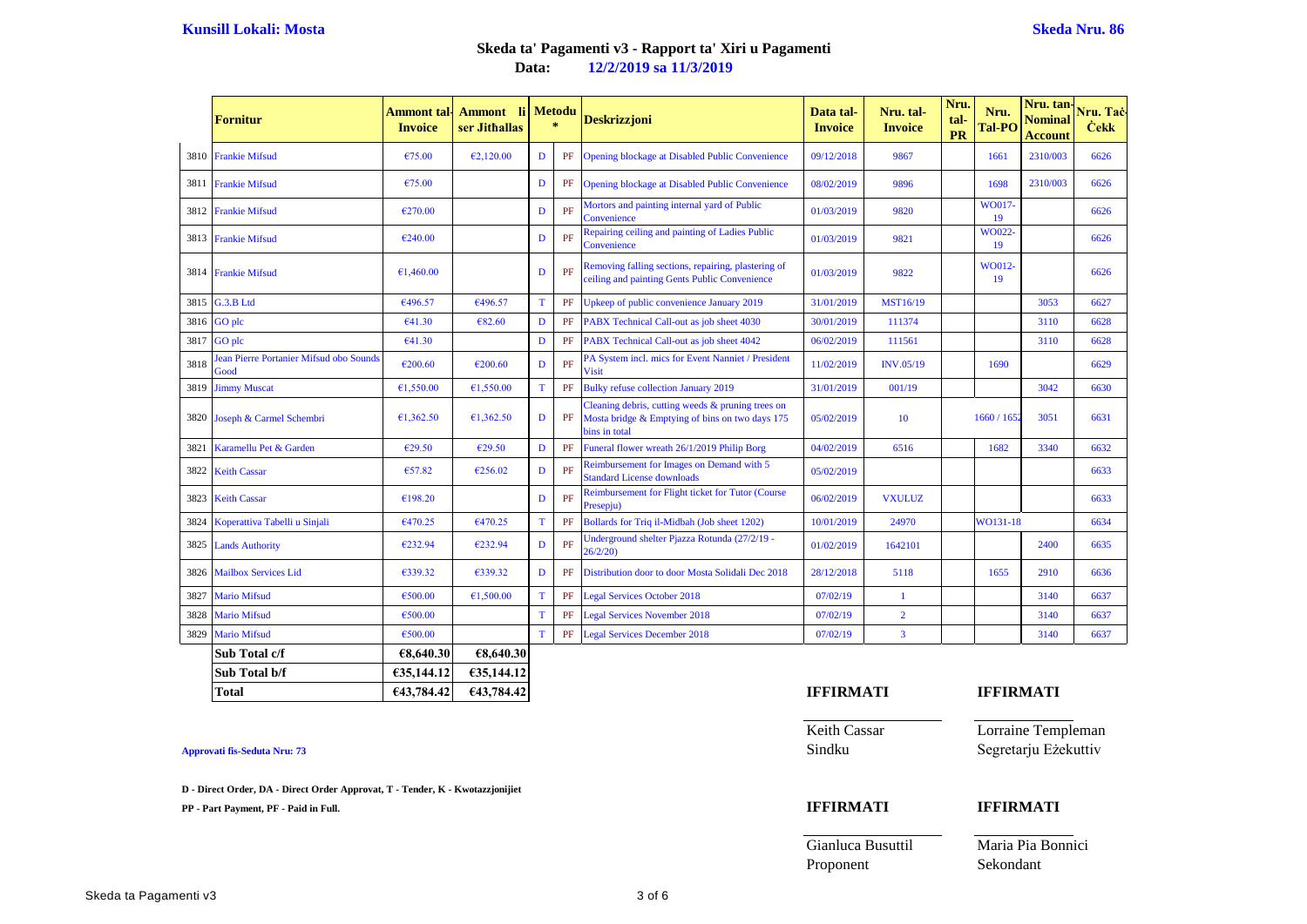|      | <b>Fornitur</b>                   | Ammont tal·l<br><b>Invoice</b> | <b>Ammont</b><br>ser Jithallas |   | li Metodu<br>$\ast$ | <b>Deskrizzjoni</b>                           | Data tal-<br><b>Invoice</b> | Nru. tal-<br><b>Invoice</b> | Nru.<br>tal-<br><b>PR</b> | Nru.<br><b>Tal-PO</b> | Nru. tan-<br><b>Nominal</b><br><b>Account</b> | Nru. Tač-<br><b>Cekk</b> |
|------|-----------------------------------|--------------------------------|--------------------------------|---|---------------------|-----------------------------------------------|-----------------------------|-----------------------------|---------------------------|-----------------------|-----------------------------------------------|--------------------------|
|      | 3830 Melchiore Dimech obo Dimbros | €299.06                        | €593.97                        | T | PF                  | <b>Cleaning services January 2019</b>         | 05/02/2019                  | 3020                        |                           |                       | 3055                                          | 6638                     |
| 3831 | Melchiore Dimech obo Dimbros      | €294.91                        |                                | T | PF                  | <b>Cleaning services February 2019</b>        | 04/03/2019                  | 3077                        |                           |                       | 3055                                          | 6638                     |
| 3832 | <b>Micamed Ltd</b>                | €1.439.60                      | €2,581.84                      | T | PF                  | New lamp in Bidnija (photocell)               | 04/01/2019                  | 1338                        |                           |                       | 3010                                          | 6639                     |
| 3833 | <b>Micamed Ltd</b>                | €159.30                        |                                | T | PF                  | <b>Street Lighting Maintenance (Shifting)</b> | 11/01/2019                  | 1690                        |                           |                       | 3010                                          | 6639                     |
| 3834 | <b>Micamed Ltd</b>                | €206.50                        |                                | T | PF                  | <b>Street Lighting Maintenance (W195)</b>     | 11/01/2019                  | 1697                        |                           |                       | 3010                                          | 6639                     |
| 3835 | <b>Micamed Ltd</b>                | €53.10                         |                                | T | PF                  | <b>Street Lighting Maintenance (W528)</b>     | 14/01/2019                  | 1700                        |                           |                       | 3010                                          | 6639                     |
|      | 3836 Micamed Ltd                  | €53.10                         |                                | T | PF                  | <b>Street Lighting Maintenance (W786)</b>     | 14/01/2019                  | 1707                        |                           |                       | 3010                                          | 6639                     |
| 3837 | <b>Micamed Ltd</b>                | €100.30                        |                                | T | PF                  | <b>Street Lighting Maintenance (W679)</b>     | 14/01/2019                  | 1708                        |                           |                       | 3010                                          | 6639                     |
|      | 3838 Micamed Ltd                  | €82.60                         |                                | T | PF                  | <b>Street Lighting Maintenance (W184)</b>     | 14/01/2019                  | 1712                        |                           |                       | 3010                                          | 6639                     |
| 3839 | <b>Micamed Ltd</b>                | €0.00                          |                                | T | PF                  | <b>Street Lighting Maintenance (L210)</b>     | 14/01/2019                  | 1726                        |                           |                       | 3010                                          | 6639                     |
| 3840 | <b>Micamed Ltd</b>                | €0.00                          |                                | T | PF                  | <b>Street Lighting Maintenance (W528)</b>     | 14/01/2019                  | 1727                        |                           |                       | 3010                                          | 6639                     |
| 3841 | <b>Micamed Ltd</b>                | €88.50                         |                                | T | PF                  | <b>Street Lighting Maintenance (W813)</b>     | 14/01/2019                  | 1728                        |                           |                       | 3010                                          | 6639                     |
| 3842 | <b>Micamed Ltd</b>                | €0.00                          |                                | T | PF                  | <b>Street Lighting Maintenance (T001)</b>     | 14/01/2019                  | 1732                        |                           |                       | 3010                                          | 6639                     |
|      | 3843 Micamed Ltd                  | €0.00                          |                                | T | PF                  | <b>Street Lighting Maintenance (W139)</b>     | 14/01/2019                  | 1733                        |                           |                       | 3010                                          | 6639                     |
| 3844 | <b>Micamed Ltd</b>                | €82.60                         |                                | T | PF                  | <b>Street Lighting Maintenance (T002)</b>     | 14/01/2019                  | 1741                        |                           |                       | 3010                                          | 6639                     |
| 3845 | <b>Micamed Ltd</b>                | €23.60                         |                                | T | PF                  | <b>Street Lighting Maintenance (W662)</b>     | 15/01/2019                  | 1755                        |                           |                       | 3010                                          | 6639                     |
|      | 3846 Micamed Ltd                  | €86.14                         |                                | T | PF                  | <b>Street Lighting Maintenance (W538)</b>     | 15/01/2019                  | 1757                        |                           |                       | 3010                                          | 6639                     |
| 3847 | <b>Micamed Ltd</b>                | €206.50                        |                                | T | PF                  | <b>Street Lighting Maintenance (L212)</b>     | 15/01/2018                  | 1759                        |                           |                       | 3010                                          | 6639                     |
|      | Sub Total c/f                     | €3,175.81                      | €3,175.81                      |   |                     |                                               |                             |                             |                           |                       |                                               |                          |
|      | . <i>. .</i>                      | $0.12 - 0.1$ $10$              | $0.12 - 0.1$                   |   |                     |                                               |                             |                             |                           |                       |                                               |                          |

| мнеаппед пла  | <u>czuu.ju</u> |            | -111 | Succi Lighting Mannenance $(L212)$ | 1 <i>3/</i> 01/2010 | 1139 |                  | <b>JUIU</b> |
|---------------|----------------|------------|------|------------------------------------|---------------------|------|------------------|-------------|
| Sub Total c/f | €3,175,81      | €3,175.81  |      |                                    |                     |      |                  |             |
| Sub Total b/f | €43,784.42     | £43,784,42 |      |                                    |                     |      |                  |             |
| <b>Total</b>  | €46,960.23     | €46,960.23 |      |                                    | <b>IFFIRMATI</b>    |      | <b>IFFIRMATI</b> |             |

Keith Cassar Lorraine Templeman **Approvati fis-Seduta Nru: 73** Sindku Segretarju Eżekuttiv

**PP - Part Payment, PF - Paid in Full. IFFIRMATI IFFIRMATI**

Gianluca Busuttil Maria Pia Bonnici Proponent Sekondant

**D - Direct Order, DA - Direct Order Approvat, T - Tender, K - Kwotazzjonijiet**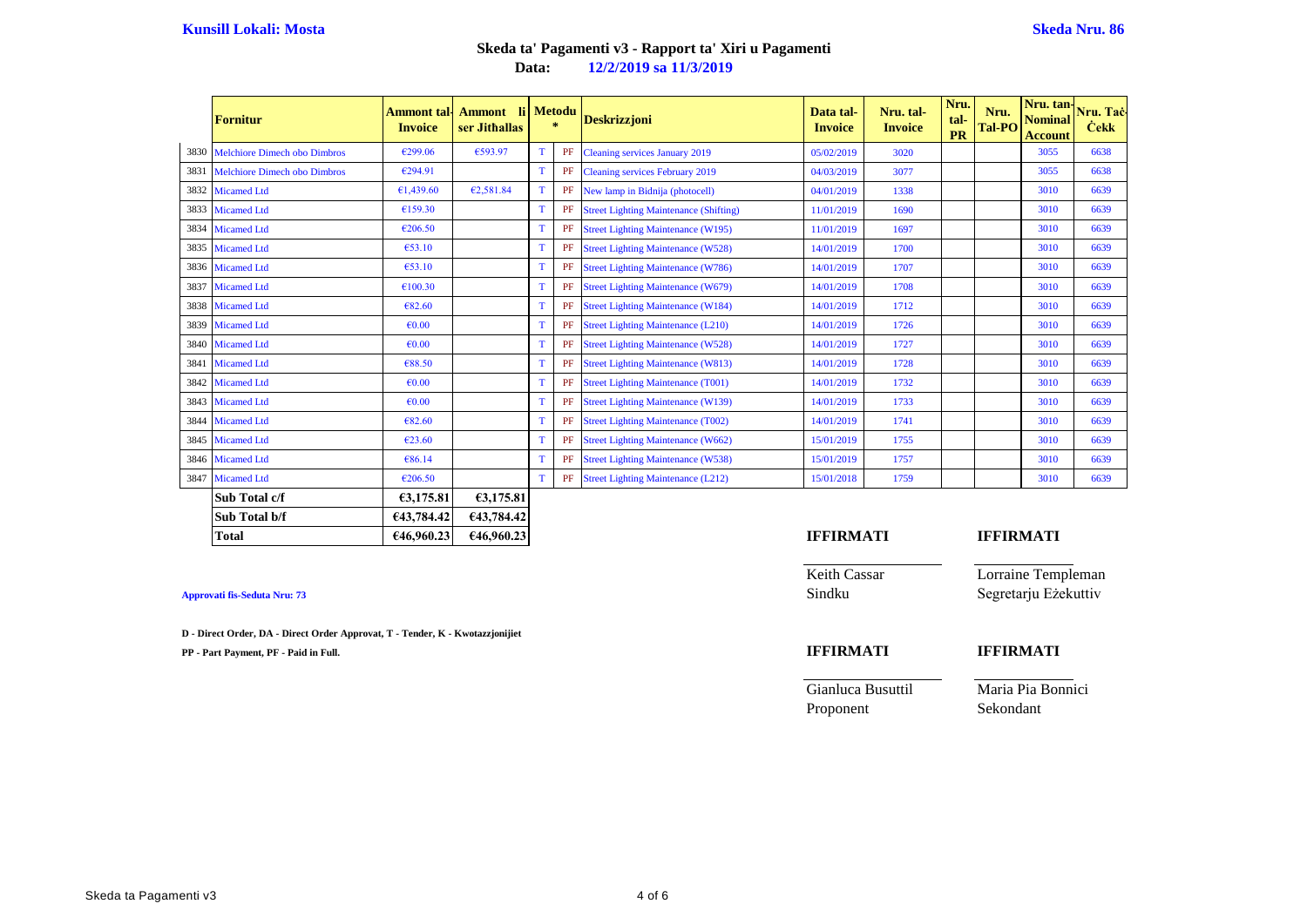|      | <b>Fornitur</b>                         | Ammont tal<br><b>Invoice</b> | Ammont li<br>ser Jithallas |             | <b>Metodu</b><br>$\ast$ | <b>Deskrizzjoni</b>                                                                | Data tal-<br><b>Invoice</b> | Nru. tal-<br><b>Invoice</b> | Nru.<br>tal-<br><b>PR</b> | Nru.<br><b>Tal-PO</b> | Nru. tan-<br><b>Nominal</b><br><b>Account</b> | Nru. Tac-<br><b>Čekk</b> |
|------|-----------------------------------------|------------------------------|----------------------------|-------------|-------------------------|------------------------------------------------------------------------------------|-----------------------------|-----------------------------|---------------------------|-----------------------|-----------------------------------------------|--------------------------|
|      | 3848 National Book Council              | €20.00                       | €20.00                     | D           | PF                      | Book 'Musta - Rahal Twelidi: A Journey back in time<br>through village photography | 01/03/2019                  | 01/03/2019                  |                           |                       |                                               | 6640                     |
| 3849 | <b>Northern Cleaning Group Ltd</b>      | €12,244.91                   | €30,613.68                 | $\mathbf T$ | PF                      | Collection of black bag waste October 2018                                         | 31/10/2018                  | <b>MST 10A/18</b>           |                           |                       | 3041                                          | 6641                     |
| 3850 | <b>Northern Cleaning Group Ltd</b>      | €8,844.29                    |                            | $\mathbf T$ | PF                      | Collection of black bag waste November 2018                                        | 30/11/2018                  | <b>MST 11A/18</b>           |                           |                       | 3041                                          | 6641                     |
| 3851 | <b>Northern Cleaning Group Ltd</b>      | €9,524.48                    |                            | T           | PF                      | Collection of black bag waste December 2018                                        | 31/12/2018                  | <b>MST 12A/18</b>           |                           |                       | 3041                                          | 6641                     |
|      | 3852 Paramount Coaches                  | €118.00                      | €118.00                    | D           | PF                      | Transport Service to Birkirkara with return (Harga<br>20/12/2018)                  | 31/12/2018                  | 10006961                    |                           | 1653                  |                                               | 6642                     |
|      | 3853 PC Options Ltd.                    | €755.86                      | €755.86                    | $\mathbf D$ | PF                      | 3 keyboards with mouse set $& 6$ TFT monitors                                      | 07/02/2019                  | IS1I31187                   |                           | 1693                  | 7310                                          | 6643                     |
|      | 3854 Philip Azzopardi                   | E2,049.69                    | E2,049.69                  | T           | PF                      | Maintenance hand/ messenger for the month of<br>February 2019                      | 04/03/2019                  | 003/19                      |                           |                       |                                               | 6644                     |
|      | 3855 Philip Azzopardi                   | €650.00                      | €650.00                    | T           | PF                      | Use of van for the month of February 2019                                          | 04/03/2019                  | 004/19                      |                           |                       |                                               | 6645                     |
|      | 3856 Piscopo Cash & Carry               | €136.09                      | €136.09                    | $\mathbf D$ | PF                      | Soft drinks, water, napkins & cups                                                 | 06/02/2019                  | 14000194                    |                           | 1694                  | 3360                                          | 6646                     |
|      | 3857 Print Right Ltd                    | €204.14                      | €204.14                    | $\mathbf D$ | PF                      | 100 receipt books                                                                  | 28/05/2018                  | 2165                        |                           | 1520                  | 2610                                          | 6647                     |
|      | 3858 PwC Malta Technology Services Ltd  | €371.70                      | €809.48                    | T           | PF                      | IT Services rendered in January 2019                                               | 06/02/2019                  | MLT39200071                 |                           |                       | 3110                                          | 6648                     |
|      | 3859 PwC Malta Technology Services Ltd  | €437.78                      |                            |             |                         | IT Services rendered in February 2019                                              | 06/03/2019                  | MLT39200158                 |                           |                       | 3110                                          | 6648                     |
|      | 3860 Rodney Cassar obo RCP Photography  | €50.00                       | €50.00                     | D           | PF                      | Photography (Nanniet Malta) 9/2/19                                                 | 11/02/2019                  | <b>I19003</b>               |                           | 1699                  | 3360                                          | 6649                     |
|      | 3861 Salander Group Co Ltd obo Print IT | €1,002.75                    | €1.002.75                  | D           | PF                      | Printed letterheads, note pads and envelopes                                       | 07/02/2019                  | 14922                       |                           | 1651/1687             | 2620                                          | 6650                     |
| 3862 | Scerri Art Studio                       | €174.65                      | €174.65                    | $\mathbf D$ | PF                      | <b>Various Nativity figures</b>                                                    | 14/02/2019                  | 4196                        |                           | 1702                  |                                               | 6651                     |
| 3863 | <b>SG Solutions Ltd</b>                 | €284.73                      | €284.73                    | T           | PF                      | Photopies Lease Fee + copies January 2019                                          | 31/01/2019                  | 122947                      |                           |                       |                                               | 6652                     |
| 3864 | <b>Silver Star Transport Limited</b>    | €259.60                      | €259.60                    | T           | PF                      | <b>Transport Service Day Centre January 2019</b>                                   | 31/01/2019                  | 10005360                    |                           |                       | 3364                                          | 6653                     |
| 3865 | <b>Smart Office Supplies Ltd</b>        | €205.11                      | €181.74                    | D           | PF                      | Various kitchen / Stationary items                                                 | 28/01/2019                  | 91670                       |                           | 1683                  |                                               | 6654                     |
| 3866 | <b>Smart Office Supplies Ltd</b>        | €133.16                      |                            | D           | PF                      | <b>Various Stationary items</b>                                                    | 25/02/2019                  | 93620                       |                           | 1708                  |                                               | 6654                     |
| 3867 | <b>Smart Office Supplies Ltd</b>        | $-6156.53$                   |                            |             |                         | Less MM26 from invoice 91670                                                       | 20/02/2019                  | <b>CN10997</b>              |                           |                       |                                               | 6654                     |
|      | Sub Total c/f                           | €37,310.41                   | €37,310.41                 |             |                         |                                                                                    |                             |                             |                           |                       |                                               |                          |
|      | Sub Total b/f                           | €46,960.23                   | €46,960.23                 |             |                         |                                                                                    |                             |                             |                           |                       |                                               |                          |
|      | Total                                   | €84,270.64                   | €84,270.64                 |             |                         |                                                                                    | <b>IFFIRMATI</b>            |                             |                           | <b>IFFIRMATI</b>      |                                               |                          |

**D - Direct Order, DA - Direct Order Approvat, T - Tender, K - Kwotazzjonijiet**

# Keith Cassar Lorraine Templeman **Approvati fis-Seduta Nru: 73** Sindku Segretarju Eżekuttiv **PP - Part Payment, PF - Paid in Full. IFFIRMATI IFFIRMATI** Gianluca Busuttil Maria Pia Bonnici

Proponent Sekondant